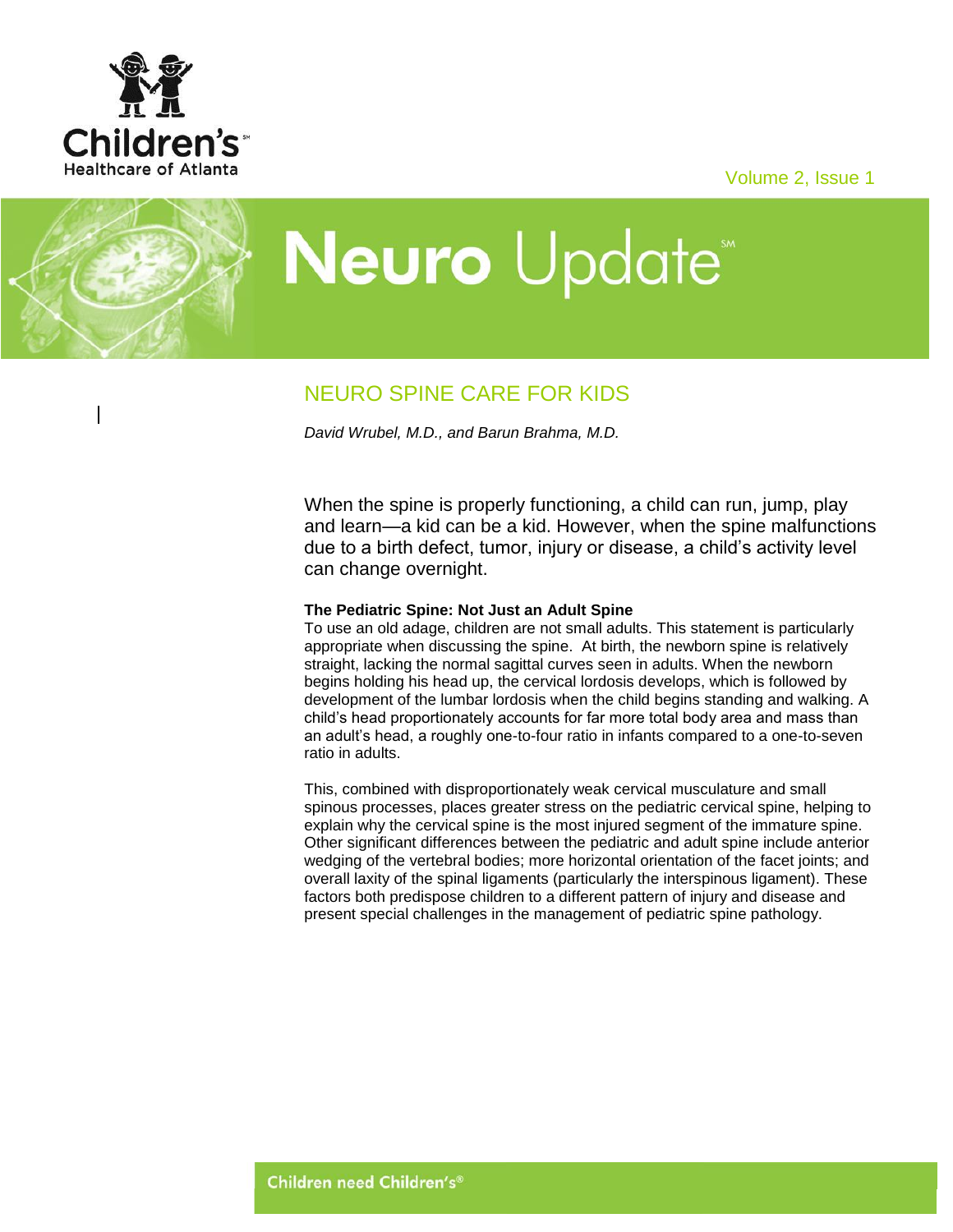#### **Back and Neck Pain**

Back and neck pain are the most common complaints to pediatric neurological spine surgeons. The majority of these complaints are related to over-exertion, minor trauma and the day-to-day activities of active children. Rest, over-the-counter analgesics and time are the mainstays of therapy, and most cases resolve within several days. If pain persists beyond this period of time, it merits further consideration. The features suggesting a problem include pain that does not respond to over-the-counter analgesics; pain radiating down the arm or leg (radiculopathy); weakness and/or numbness; change in bowel or bladder function; focal pain in the midline spine; pain that does not improve or worsens when lying flat (recumbent pain); or worsening pain despite conservative management. Any of these symptoms should prompt further investigation, as more significant pathology is likely to be found.

# **Basilar Invagination and Basilar Impression**

In children with these rare craniocervical junction disorders, the skull progressively settles down on the upper cervical spine to the point that the spine is pushing up into the brainstem. Basilar invagination (primary invagination of the spine through the foramen magnum) and basilar impression (invagination of the spine through the foramen magnum secondary to a separate primary disease process, such as Hajdu-Cheney syndrome) are slow, progressive processes and lead to a change in voice, dysphagia,



**Figure 1: 5-year-old child with basilar impression. Note the compression of the brainstem from the dens.**

# respiratory symptoms, gait changes, myelopathy and even death. Traction to reduce the displaced spine and/or transoral resection of the odontoid combined with occipitocervical fusion can halt progression and often reverse the progressive brainstem and cranial nerve dysfunction.

# **Trauma**

Injuries to the spine include conditions from simple muscle strain to complete paralysis. In addition to the immediate effects of spinal injury, delayed problems, such as instability, scoliosis, kyphosis and chronic pain, can develop years after the initial injury. Due to the specific properties of the immature spine, patterns of injury are different at different ages, and several injuries, such as spinal cord injury without radiographic abnormality, are only seen in children.

# **Spine Tumors**

Spinal cord tumors commonly present as back pain, often occurring at night while in bed (recumbent pain), and/or progressive neurological deficits, such as hemiparesis, hypesthesia and ataxia. Certain conditions, such as neurofibromatosis, predispose children to the development of spinal cord tumors, but the majority arises in otherwise healthy children.

Treatment almost invariably involves microsurgical resection with, or without, postoperative adjuvant therapy. Tumors arising from non-neural tissue that impinge on the spinal cord include neuroblastoma, sarcomas, teratomas and metastases. These tumors can invade and destroy the boney spine on their way to compressing the spinal cord and nerve roots, or they simply invade the spinal canal via the neural foramina. Extensive resection, with, or without, spinal reconstruction, is often required as is postoperative adjuvant treatment. Tumors of the boney spine vary from benign, incidentally found lesions, to destructive malignant neoplasms compressing the spinal cord. Pain is the most common initial symptom, and it can be dramatic. Equally dramatic can be the pain relief afforded by a single aspirin, a provocative and diagnostically suggestive feature of certain spinal column tumors. Accurate diagnosis is critical, as some of these tumors should be conservatively followed, while others require extensive resection and spinal reconstruction.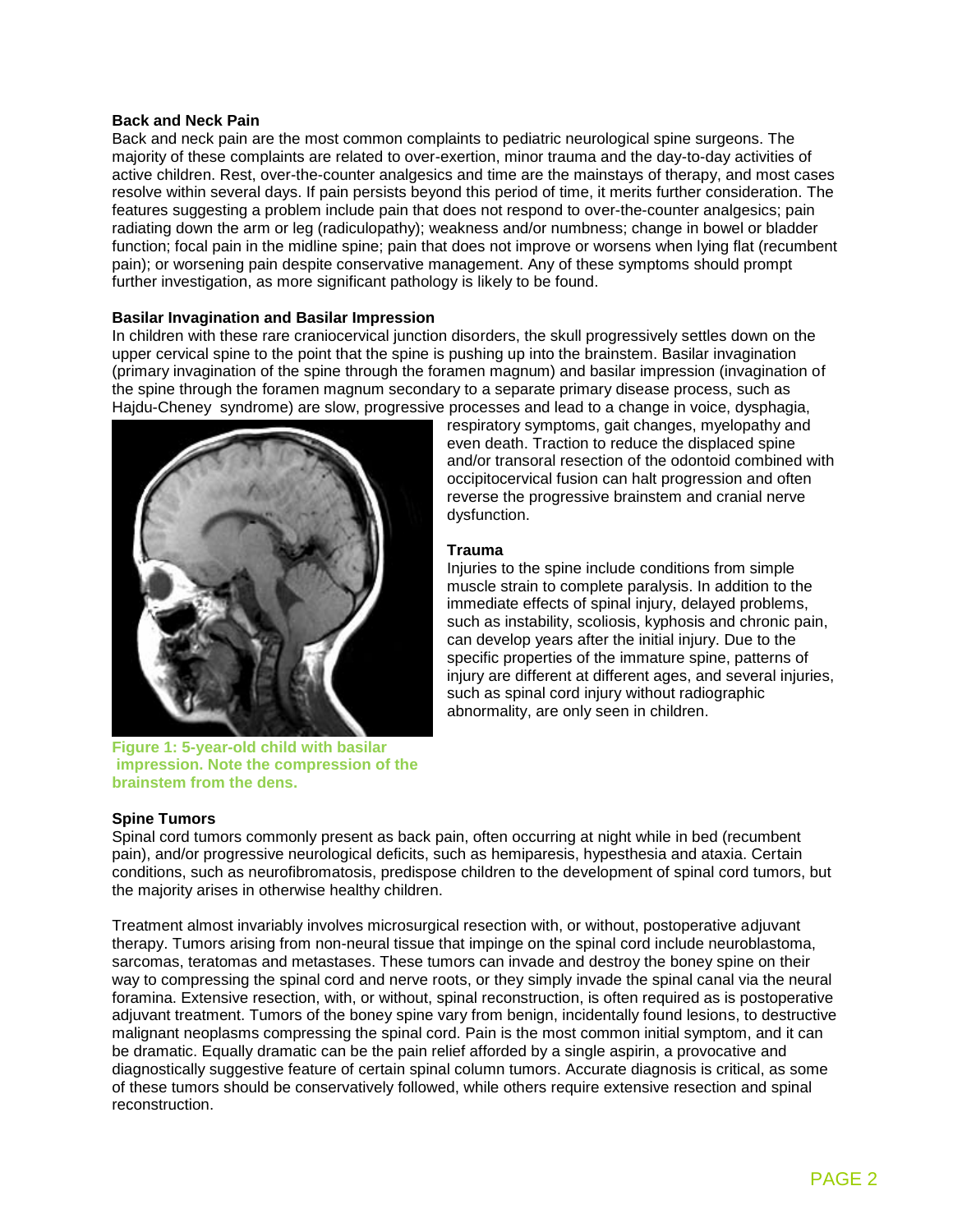

**Figures 2A and 2B: Flexion/extension cervical spine series in a 6-year-old girl with Down syndrome and atlantoaxial instability.**

#### **Craniocervical Junction Disorders**

Disorders of the craniocervical junction include congenital abnormalities (segmentation defects, assimilation abnormalities, hypoplasia or absence of spinal elements and congenital fusions) and developmental and acquired abnormalities (achondroplastic stenosis, osteogenesis imperfecta and renal rickets).

In addition to neck pain, disorders of the craniocervical junction present with symptoms related to compression of the lower brainstem and upper cervical spinal cord: dysphagia, dysarthria, myelopathy and spasticity. Other signs and symptoms include torticollis, respiratory compromise/sleep apnea, headache and an abnormal appearance of the neck. Occult craniocervical junction abnormalities often become apparent after a deceptively minor traumatic event renders a child neurologically impaired. If there is instability, the key issue with these disorders is determining the stability of the abnormal region and preventing neurological injury by surgically fusing unstable segments. In the absence of instability, aggressive, nonoperative management—headed by Children's Healthcare of Atlanta rehabilitation and pain management specialists—controls pain and helps improve a patient's quality of life.

#### **Atlantoaxial Instability**

The first two cervical vertebrae are unlike any other in the spine. Apart from the direct articulation of the atlas and skull, the characteristic articulation of C1 and C2, absence of a disc space, the odontoid process and the unique ligamentous structures of this region make it particularly vulnerable to injury and progressive pathology. Because of the relatively greater mass of the pediatric head, the cervical flexion fulcrum lies closer to the C1 to C2 region in children than it does in adults—further predisposing this area to injury and developmental instability.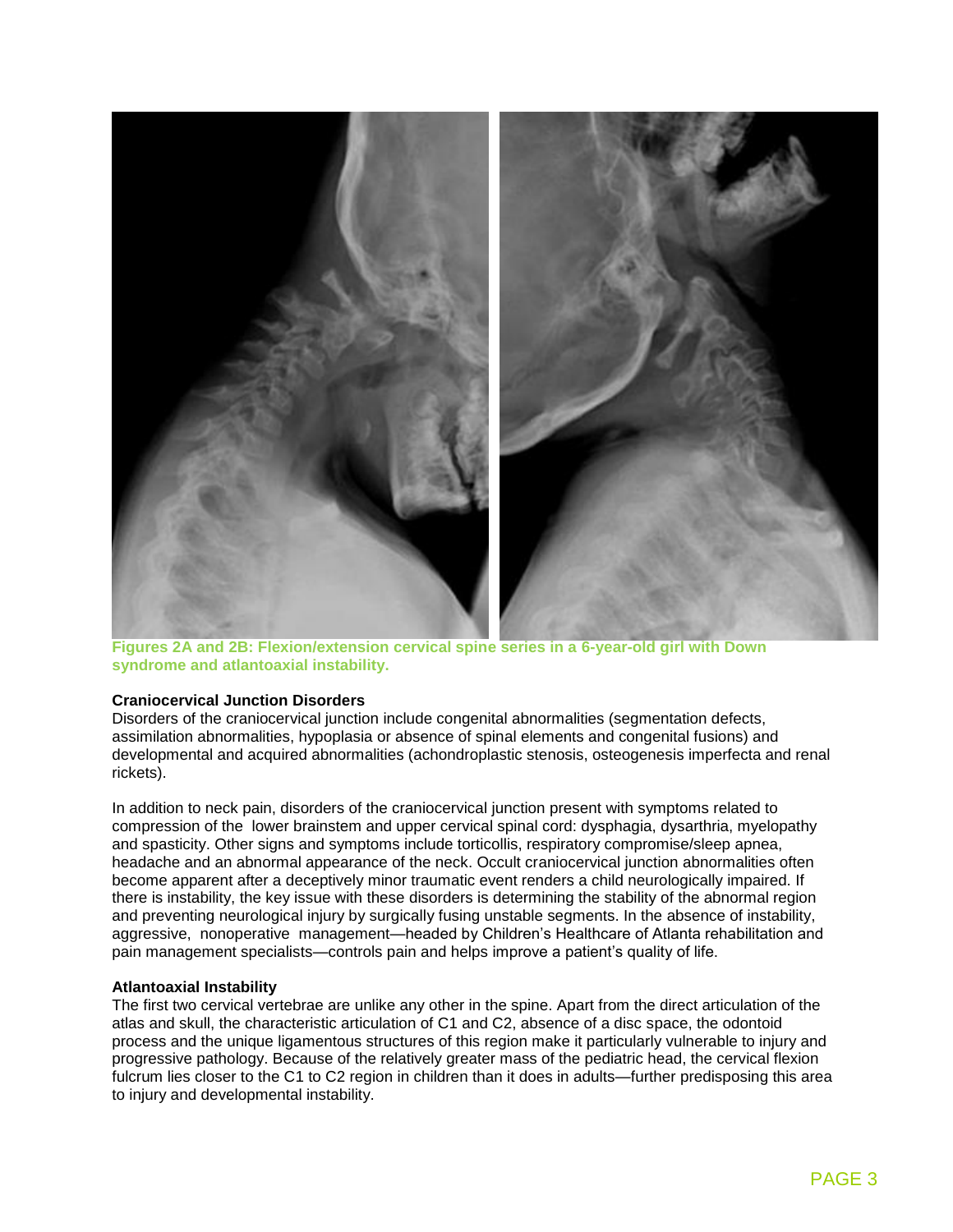Conditions and diseases associated with atlantoaxial instability include Down syndrome, Morquio's syndrome, juvenile rheumatoid arthritis, os odontoideum and trauma. Abnormal movement in this region can lead to progressive myelopathy, spinal cord injury or ventilator- dependent quadriplegia, if severe. Management determines the degree of instability and the possibility of surgical fusing of the C1 to C2, depending on if the degree of instability caused the injury or if the degree of instability puts the child at undue risk for spinal cord injury.

#### **Herniated Disc**

Disc herniation in children is becoming more common, and the presentation, management and outcome of this pathology significantly differs from adults. Back pain is a far more common presenting symptom among children than with adults, as radiculopathy tends to be the overriding pain feature. Children, unlike adults, tend to have large, broad-based and centrally located herniations, as opposed to the classic focal lateral fragment seen in adults.

In our experience, children who have no response to conservative therapy after six to eight weeks are unlikely to ever do so. Microsurgical discectomy outcomes in children are better than those reported by adult literature, with nearly 100 percent patient satisfaction and very low complication rates. More importantly, children return to school and activities significantly faster after surgical treatment of refractory disc disease than after prolonged conservative management.

#### **Spondylolisthesis**

Spondylolisthesis is a condition of the spinal column where one vertebra is displaced with respect to the next. The most common form of spondylolisthesis in children is isthmic spondylolisthesis, often called a pars defect.

The pars interarticularis is a distinct segment of the posterior-lateral vertebra roughly between the lamina and pedicle. Whether due to a congenital defect or trauma (most commonly a stress fracture), the pars disruption can lead to back pain, progressive instability of the spinal column and, in some cases, spinal cord compression. Laminectomy followed by spinal realignment and fusion is dramatically effective in relieving pain; decompressing the nerve roots and/or spinal cord; and correcting the deformity. The majority of children who are tracked over time with conservative treatment of consistent pain medication and physical therapy will improve without needing an operation. Operative intervention is reserved for the continued progression of their symptoms and/or spondylolisthesis. In most cases, there is no reason to restrict activities during this period, including athletics.

#### **Chronic Pain**

Back and neck pain is the most common reason for visits to adult primary care providers, and is becoming a growing problem in children. While the majority of children with back and neck pains have self-limiting muscular strain, chronic pain due to a variety of neurological and musculoskeletal conditions can be a life-altering problem. Additionally, back and neck pain can be the first sign of a serious condition, such as a spinal cord tumor, occult spinal instability and multiple sclerosis. Evaluation of back and neck pain is complex and includes radiological imaging, neurological testing, psychological testing and diagnostic injections.

Treatment is based on the etiology of the pain and may involve medications, physical therapy, therapeutic injections or surgical treatment of distinct pathology (discectomy, fusion and resection of mass lesions). Children with chronic pain due to spinal cord injury or prior surgery can benefit from implantation of a spinal cord (dorsal column) stimulator to interrupt the ascending pain pathway. Finally, chronic pain from certain systemic malignancies can be effectively treated by ablative spinal cord procedures to permanently abolish the involved pain pathway, which greatly improves the patient's quality of life.

#### **Hyperhidrosis**

Sweating is a useful physiological process in response to excessive body temperature. When this response is inappropriate or exaggerated, sweating can become life-altering. Hyperhidrosis is a primary sweating disorder mediated by the sympathetic nervous system. Children with this disorder excessively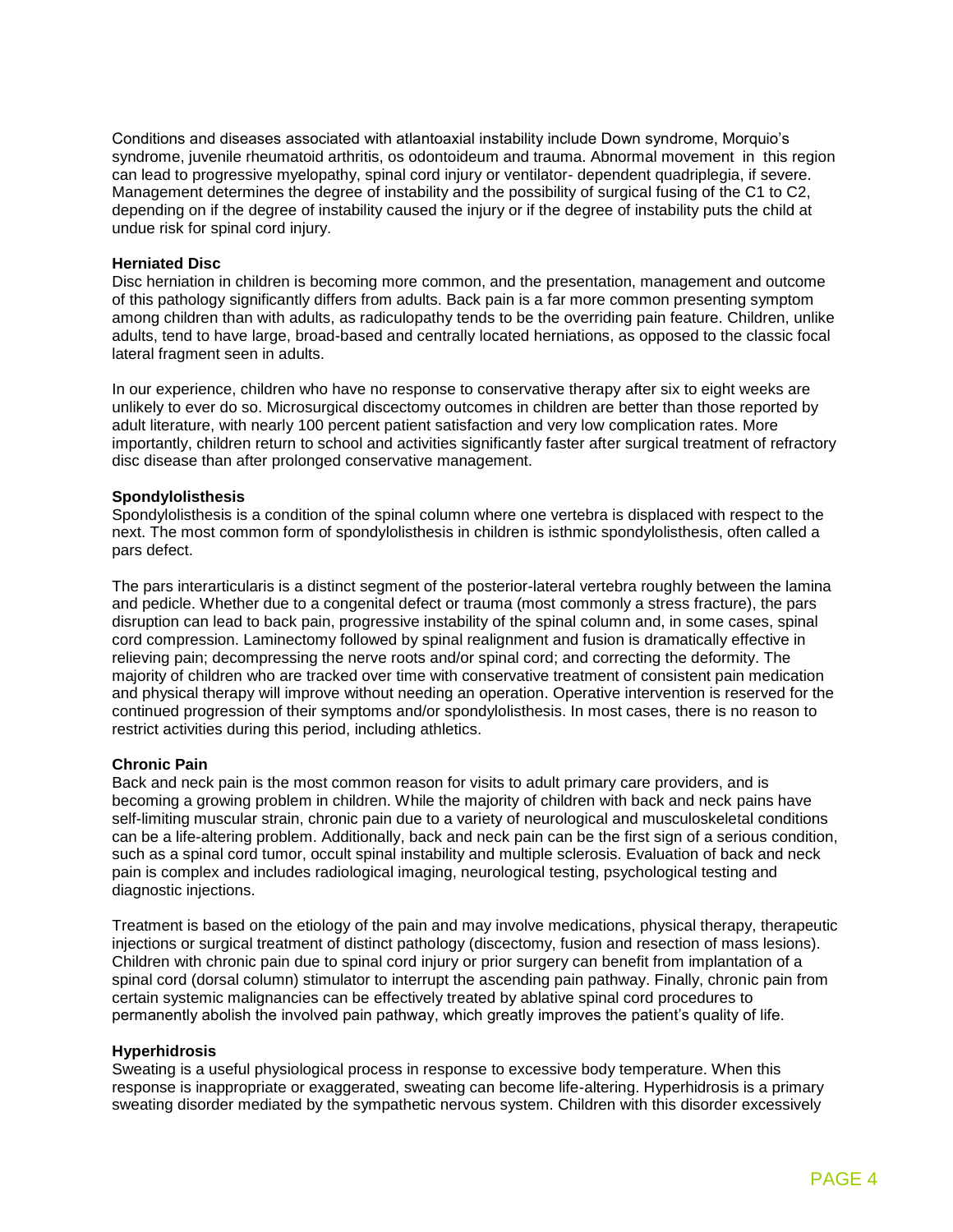and continuously sweat, primarily on the palms, soles and axillae. Excessive sweating occurs irrespective of room or body temperature, anxiety or obesity. Hyperhidrosis makes tasks, such as writing, driving and athletics, difficult—if not impossible.

In addition to the functional limitations imposed by this disorder, children with hyperhidrosis feel stigmatized, becoming socially withdrawn. The first-line treatment for this disorder uses topical agents, such as Drysol, in an attempt to control the sweating. Quite often, topical agents and other medical treatments fail to control sweating. In which case, a permanent surgical treatment can be used. Thoracoscopic sympathectomy, a minimally invasive procedure in which the sympathetic nerves to the extremities are severed, typically provides immediate, permanent cessation of excessive sweating.



**Fig. 3A: Postoperative lateral cervical spine film showing technique of C1 lateral mass screws and C2 pedicle screws in a 6-year-old child with an os odontoideum.**



Fig. 4A: CT test of a 2-year-old child involved<br>
In a motor vehicle accident with a T4 fracture **Fig. 4B: Postoperative film showing In a motor vehicle accident with a T4 fracture dislocation. screw and rod fixation of fracture.**



**Fig. 3B: Postoperative axial CT test showing C1 lateral mass screws.**

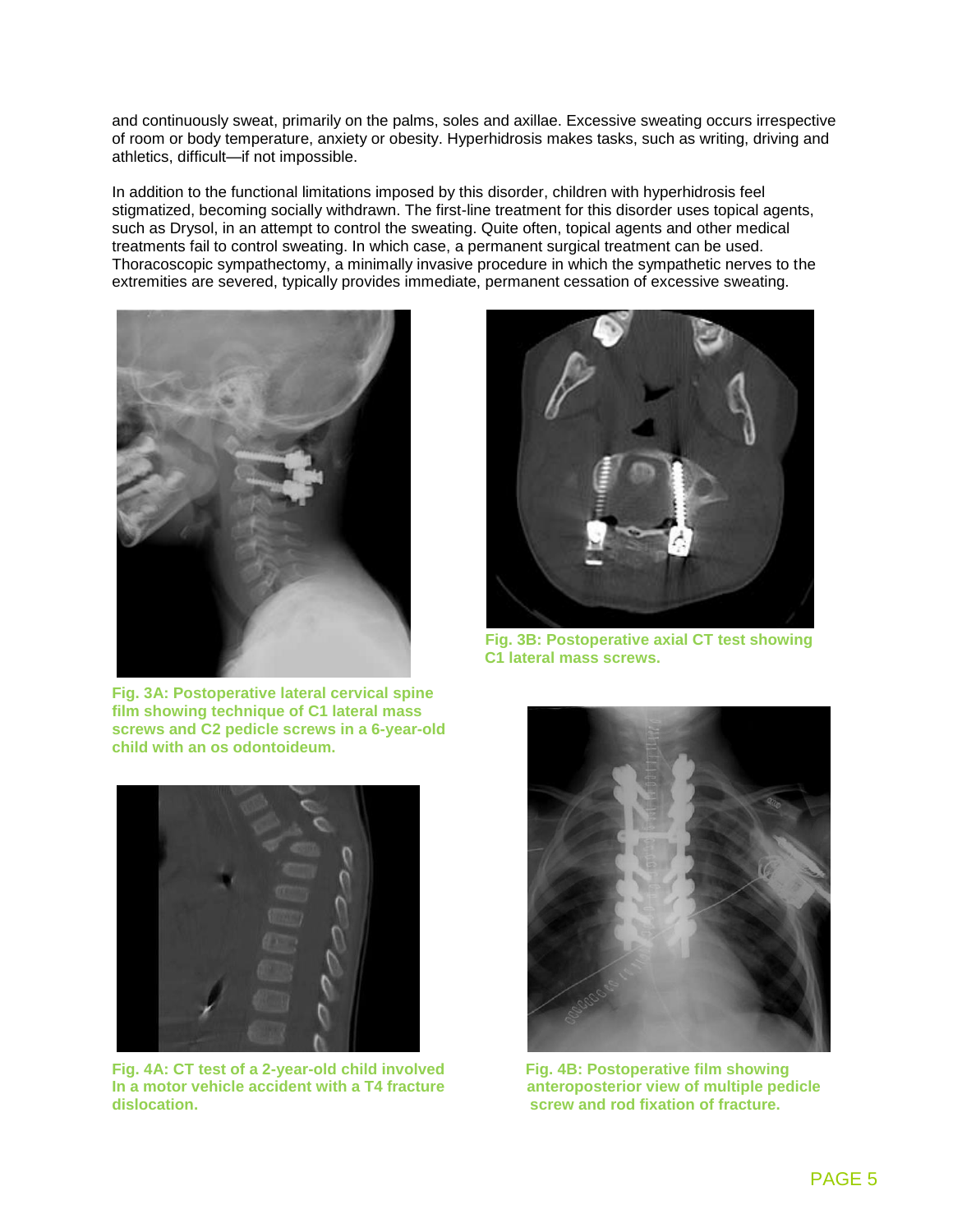#### **Neuro Spine Care for Kids**

The Children's Neuro Spine Care for Kids program has a team of physicians, therapists and nurses dedicated to the evaluation and management of pediatric spinal disorders from diagnosis through rehabilitation. The team includes neurosurgery, pain management, rehabilitation medicine, orthotics, physical therapy, neuroradiology and oncology.

Because children deserve physicians and therapists who know children, every member of the Children's Neuro Spine Care for Kids program is specially trained in pediatrics, caring for children and adolescents through the age of 21. As a true multidisciplinary clinic, each patient is thoroughly evaluated by the appropriate team members prior to a team meeting, during which each child is discussed. A group evaluation and treatment plan is then presented to the family, typically the same day. The child and family are then guided through child-specific, multidisciplinary treatment (surgical and nonsurgical), rehabilitation, pain management and long-term aftercare.

The Children's Neuro Spine Care for Kids program is at the forefront of modern spinal surgery employing the use of intra-operative neurophysiologic monitoring, pediatric-specific spinal instrumentation and techniques, stereotactic intra- operative spinal navigation and minimization of external fixation devices (halos).

Our team is never satisfied with the current state of technology and treatments. So, the Children's Neuro Spine Care for Kids program is involved in research efforts to better understand and treat these complex disorders, including the development of pediatric-specific equipment, instrumentation and techniques.

The final component of the Children's Neuro Spine Care for Kids program involves educating children, families and pediatric care providers about spinal disorders from prevention to treatment options through conferences, symposiums, pediatric-specific literature and, most importantly, one-on-one time to discuss the issues each child faces.

To provide care for children requiring a multidisciplinary approach to their spinal disorder, a team member is available 24 hours a day to answer questions or facilitate a formal evaluation. For children living outside of metro Atlanta, the Children's Neuro Spine Care for Kids program will help families with travel arrangements and local housing for the length of their stay in Atlanta. Emergency referrals can be made 24 hours a day by speaking directly with one of our neurosurgeons who can rapidly arrange either ground or air transportation.



**Fig. 5: Coronal CT reformat of a C4 osteochondroma in a 5-year-old boy with a mass growing in his neck**.